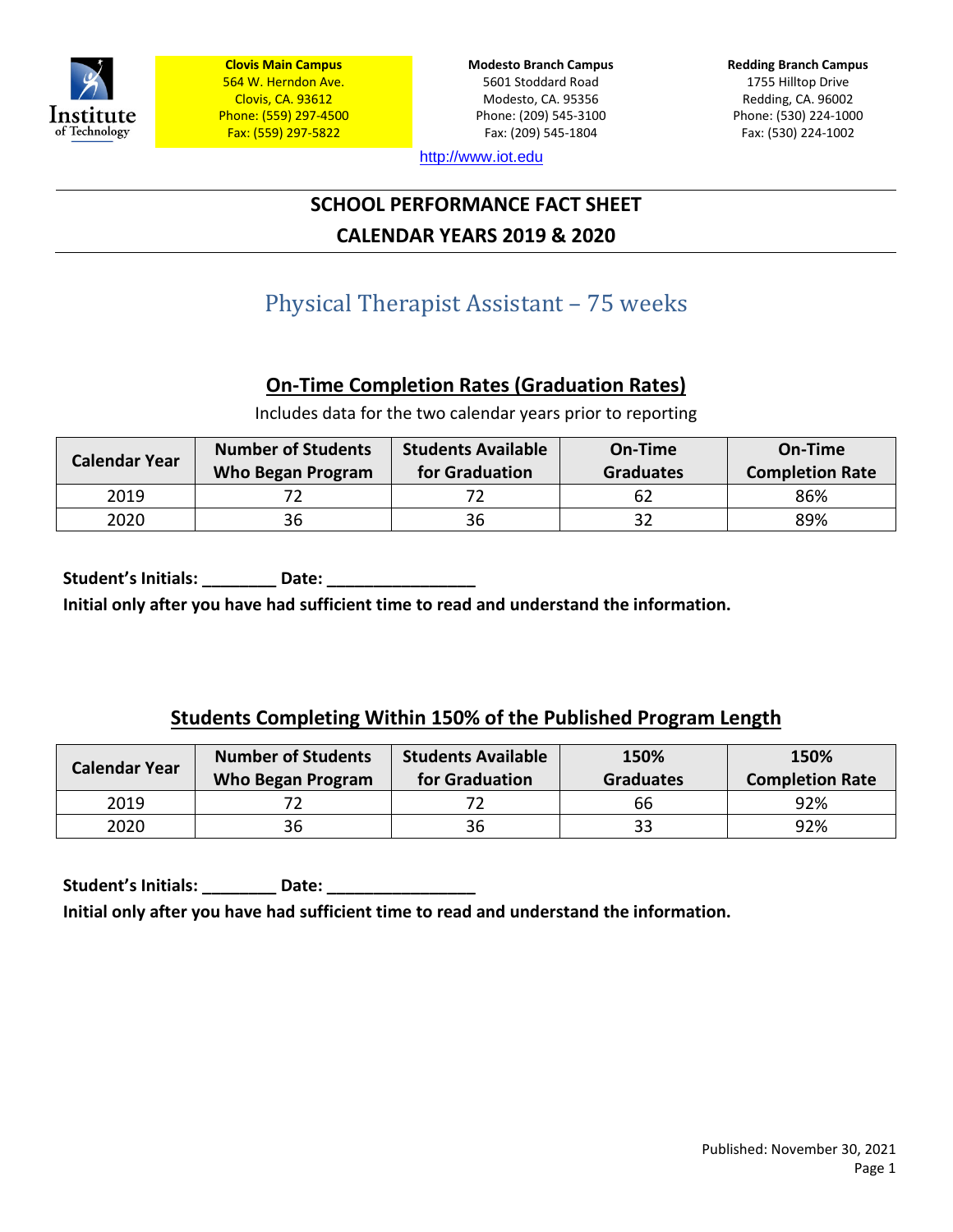

**Modesto Branch Campus** 5601 Stoddard Road Modesto, CA. 95356 Phone: (209) 545-3100 Fax: (209) 545-1804

**Redding Branch Campus** 1755 Hilltop Drive Redding, CA. 96002 Phone: (530) 224-1000 Fax: (530) 224-1002

[http://www.iot.edu](http://www.iot.edu/)

## **Job Placement Rates**

Includes data for the two calendar years prior to reporting

| <b>Calendar Year</b> | <b>Number of</b><br><b>Students Who</b><br><b>Began Program</b> | <b>Number of</b><br><b>Graduates</b> | <b>Graduates</b><br><b>Available for</b><br>Employment | <b>Graduates</b><br><b>Employed in</b><br>the Field | <b>Placement Rate</b><br><b>Employed in</b><br>the Field |
|----------------------|-----------------------------------------------------------------|--------------------------------------|--------------------------------------------------------|-----------------------------------------------------|----------------------------------------------------------|
| 2019                 |                                                                 | 66                                   | 66                                                     | 37                                                  | 56%                                                      |
| 2020                 | 36                                                              | 33                                   | 33                                                     | 20                                                  | 61%                                                      |

You may obtain from the institution a list of the employment positions determined to be in the field for which a student received education and training by contacting the Career Services Department.

Student's Initials: **Date:** Date: **Initial only after you have had sufficient time to read and understand the information.**

# **Gainfully Employed Categories**

Includes data for the two calendar years prior to reporting

#### **Part-Time vs. Full-Time Employment**

| <b>Calendar Year</b> | <b>Graduate Employed in</b><br>the Field 20-29 Hours<br><b>Per Week</b> | <b>Graduates Employed in</b><br>the Field at Least 30<br><b>Hours Per Week</b> | <b>Total Graduates</b><br><b>Employed in the Field</b> |
|----------------------|-------------------------------------------------------------------------|--------------------------------------------------------------------------------|--------------------------------------------------------|
| 2019                 |                                                                         | 36                                                                             |                                                        |
| 2020                 |                                                                         | 20                                                                             | 20                                                     |

#### **Single Position vs. Concurrent Aggregated Position**

| <b>Calendar Year</b> | <b>Graduates Employed in</b><br>the Field in a Single<br><b>Position</b> | <b>Graduates Employed in</b><br>the Field in Concurrent<br><b>Aggregated Positions</b> | <b>Total Graduates</b><br><b>Employed in the Field</b> |
|----------------------|--------------------------------------------------------------------------|----------------------------------------------------------------------------------------|--------------------------------------------------------|
| 2019                 |                                                                          |                                                                                        |                                                        |
| 2020                 | 20                                                                       |                                                                                        |                                                        |

**Student's Initials: \_\_\_\_\_\_\_\_ Date: \_\_\_\_\_\_\_\_\_\_\_\_\_\_\_\_ Initial only after you have had sufficient time to read and understand the information.**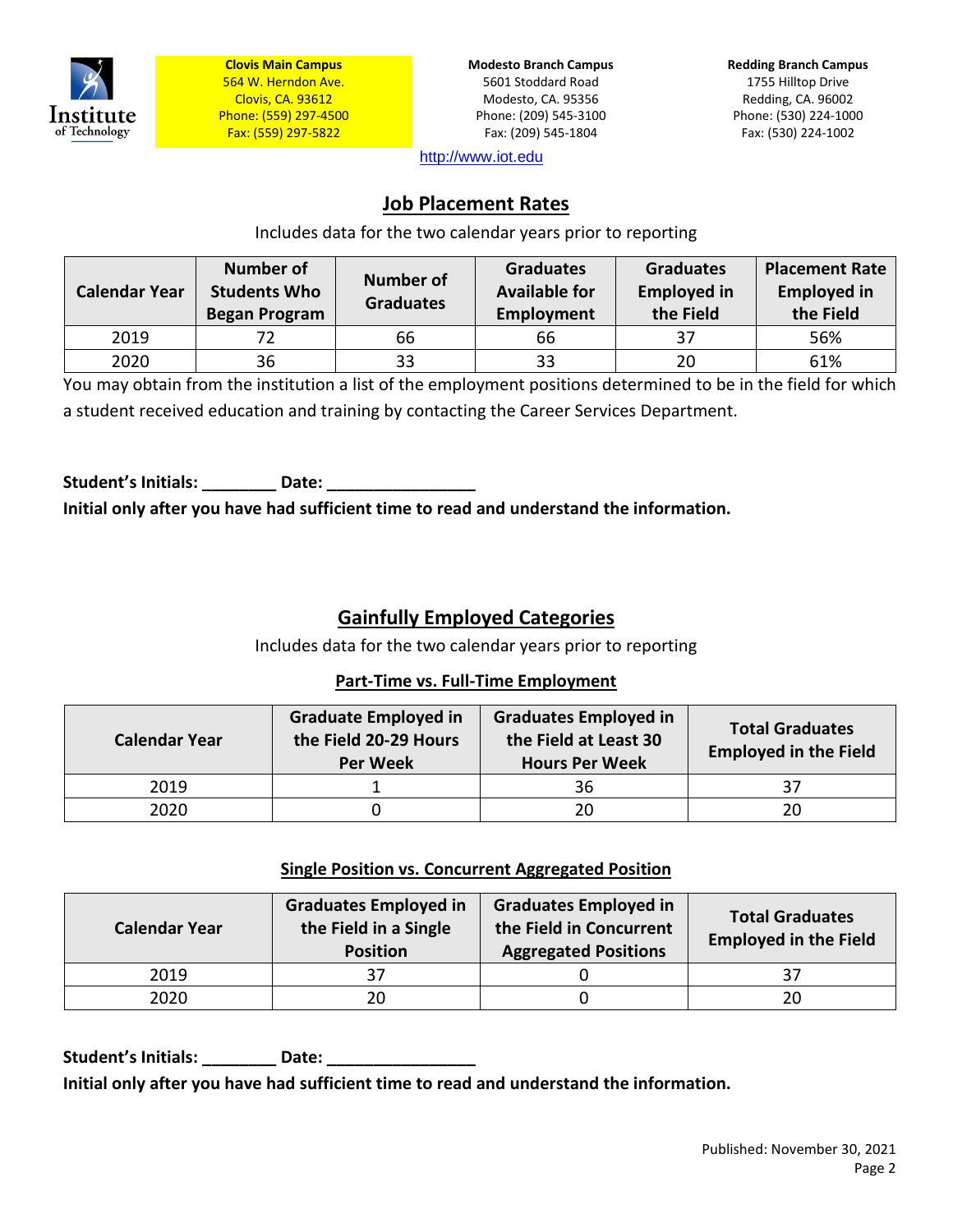

**Modesto Branch Campus** 5601 Stoddard Road Modesto, CA. 95356 Phone: (209) 545-3100 Fax: (209) 545-1804

**Redding Branch Campus** 1755 Hilltop Drive Redding, CA. 96002 Phone: (530) 224-1000 Fax: (530) 224-1002

[http://www.iot.edu](http://www.iot.edu/)

## **Self-Employed / Freelance Positions**

| <b>Calendar Year</b> | <b>Graduates Employed who are Self-Employed</b><br>or Working Freelance | <b>Total Graduates Employed in</b><br>the Field |
|----------------------|-------------------------------------------------------------------------|-------------------------------------------------|
| 2019                 |                                                                         |                                                 |
| 2020                 |                                                                         | 20                                              |

## **Institutional Employment**

| <b>Calendar Year</b> | <b>Graduates Employed in the Field who are</b><br><b>Employed by the Institution, an Employer</b><br>Owned by the Institution, or an Employer who<br>Shares Ownership with the Institution. | <b>Total Graduates Employed in</b><br>the Field |
|----------------------|---------------------------------------------------------------------------------------------------------------------------------------------------------------------------------------------|-------------------------------------------------|
| 2019                 |                                                                                                                                                                                             | 37                                              |
| 2020                 |                                                                                                                                                                                             | 20                                              |

Student's Initials: **Example 20 Date: Date:** 

**Initial only after you have had sufficient time to read and understand the information.**

## **License Examination Passage Rates**

Includes data for the two calendar years prior to reporting

| <b>Calendar Year</b> | <b>Number of</b><br><b>Graduates in</b><br><b>Calendar Year</b> | <b>Number of</b><br><b>Graduates Taking</b><br>Exam | <b>Number Who</b><br><b>Passed First</b><br><b>Available Exam</b> | <b>Number Who</b><br><b>Failed First</b><br><b>Available Exam</b> | Passage<br>Rate |
|----------------------|-----------------------------------------------------------------|-----------------------------------------------------|-------------------------------------------------------------------|-------------------------------------------------------------------|-----------------|
| 2019                 | 66                                                              | 63                                                  | 28                                                                | 35                                                                | 44%             |
| 2020                 | 33                                                              | 33                                                  | 17                                                                | 16                                                                | 52%             |

Licensure examination passage data is not available from the state agency administering the examination. We are unable to collect date from 0 graduates.

Student's Initials: \_\_\_\_\_\_\_\_\_ Date: \_\_\_\_\_\_\_\_ **Initial only after you have had sufficient time to read and understand the information.**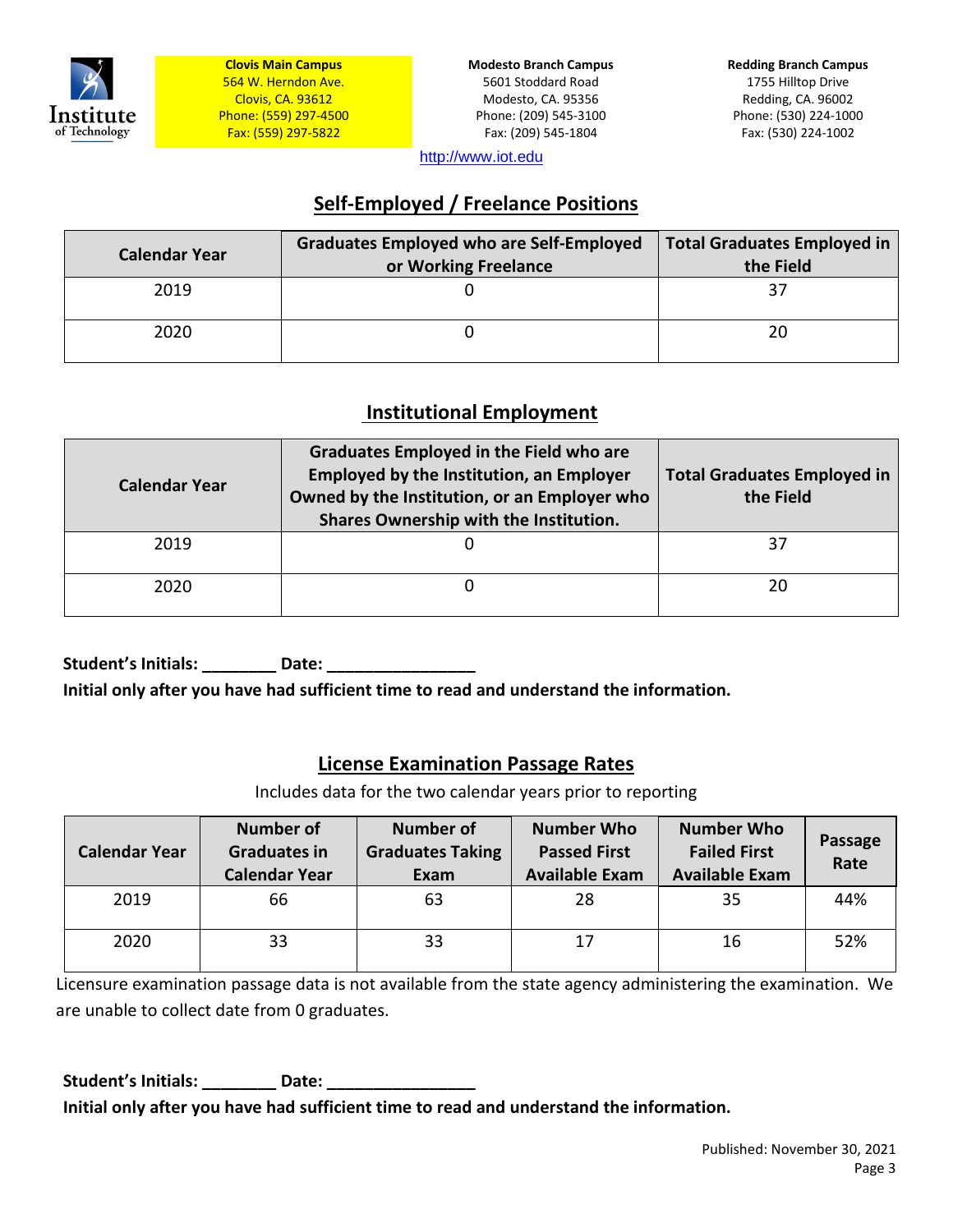

**Modesto Branch Campus** 5601 Stoddard Road Modesto, CA. 95356 Phone: (209) 545-3100 Fax: (209) 545-1804

**Redding Branch Campus** 1755 Hilltop Drive Redding, CA. 96002 Phone: (530) 224-1000 Fax: (530) 224-1002

[http://www.iot.edu](http://www.iot.edu/)

## **Salary and Wage Information**

Includes data for the two calendar years prior to reporting

Annual salary and wages reported for graduates employed in field.

| <b>Annual Salary and Wages Reported by</b><br><b>Graduates</b><br><b>Graduates</b><br><b>Graduates Employed in the Field</b><br><b>Calendar Year</b><br>Available for<br><b>Employed</b> |                                                                                                                                                                                                                                                                                               |                   |              |                       |                       |                                                  |                        |                       |                       |
|------------------------------------------------------------------------------------------------------------------------------------------------------------------------------------------|-----------------------------------------------------------------------------------------------------------------------------------------------------------------------------------------------------------------------------------------------------------------------------------------------|-------------------|--------------|-----------------------|-----------------------|--------------------------------------------------|------------------------|-----------------------|-----------------------|
|                                                                                                                                                                                          |                                                                                                                                                                                                                                                                                               | <b>Employment</b> | in Field     | \$30,001-<br>\$35,000 | \$35,001-<br>\$40,000 | \$40,000-<br>\$45,000                            | $$45,001-$<br>\$50,000 | \$50,001-<br>\$55,000 | \$55,000-<br>\$60,000 |
| 2019                                                                                                                                                                                     |                                                                                                                                                                                                                                                                                               | 66                | 37           |                       | 0                     | $\Omega$                                         | 5.                     |                       | 2                     |
| 2020                                                                                                                                                                                     |                                                                                                                                                                                                                                                                                               | 33                | 20           | $\Omega$              | $\Omega$              | $\Omega$                                         | 0                      | 1                     | 2                     |
| <b>Calendar</b><br>Year                                                                                                                                                                  | <b>Annual Salary and Wages Reported by</b><br><b>Graduates Employed in the Field</b><br>\$60,001-<br>\$65,001-<br>\$80,001-<br>\$90,001-<br>\$95,001-<br>\$70,001-<br>\$75,001-<br>\$85,000-<br>\$100,000<br>\$65,000<br>\$75,000<br>\$80,000<br>\$85,000<br>\$90,000<br>\$95,000<br>\$70,000 |                   |              |                       |                       | <b>No Salary</b><br>Informa-<br>tion<br>Reported |                        |                       |                       |
| 2019                                                                                                                                                                                     | 3                                                                                                                                                                                                                                                                                             | $\mathcal{P}$     | $\mathbf{0}$ | 3                     | 2                     | $\mathbf 0$                                      | $\Omega$               | 1                     | 9                     |
| 2020                                                                                                                                                                                     | 7                                                                                                                                                                                                                                                                                             | 1                 | $\mathbf 0$  | $\mathbf 0$           | 1                     | 0                                                | $\mathbf 0$            | 0                     | 8                     |

A list of sources used to substantiate salary disclosures is available from the school from the Career Services Department.

## Student's Initials: **Date: Date:**

**Initial only after you have had sufficient time to read and understand the information.**

## **Cost of Educational Program**

Total charges for the program for students completing on-time in 2019: **\$ 33,020.00** Additional charges may be incurred if the program is not completed on-time.

Total charges for the program for students completing on-time in 2020: **\$ 33,020.00** Additional charges may be incurred if the program is not completed on-time.

**Student's Initials: \_\_\_\_\_\_\_\_ Date: \_\_\_\_\_\_\_\_\_\_\_\_\_\_\_\_ Initial only after you have had sufficient time to read and understand the information.**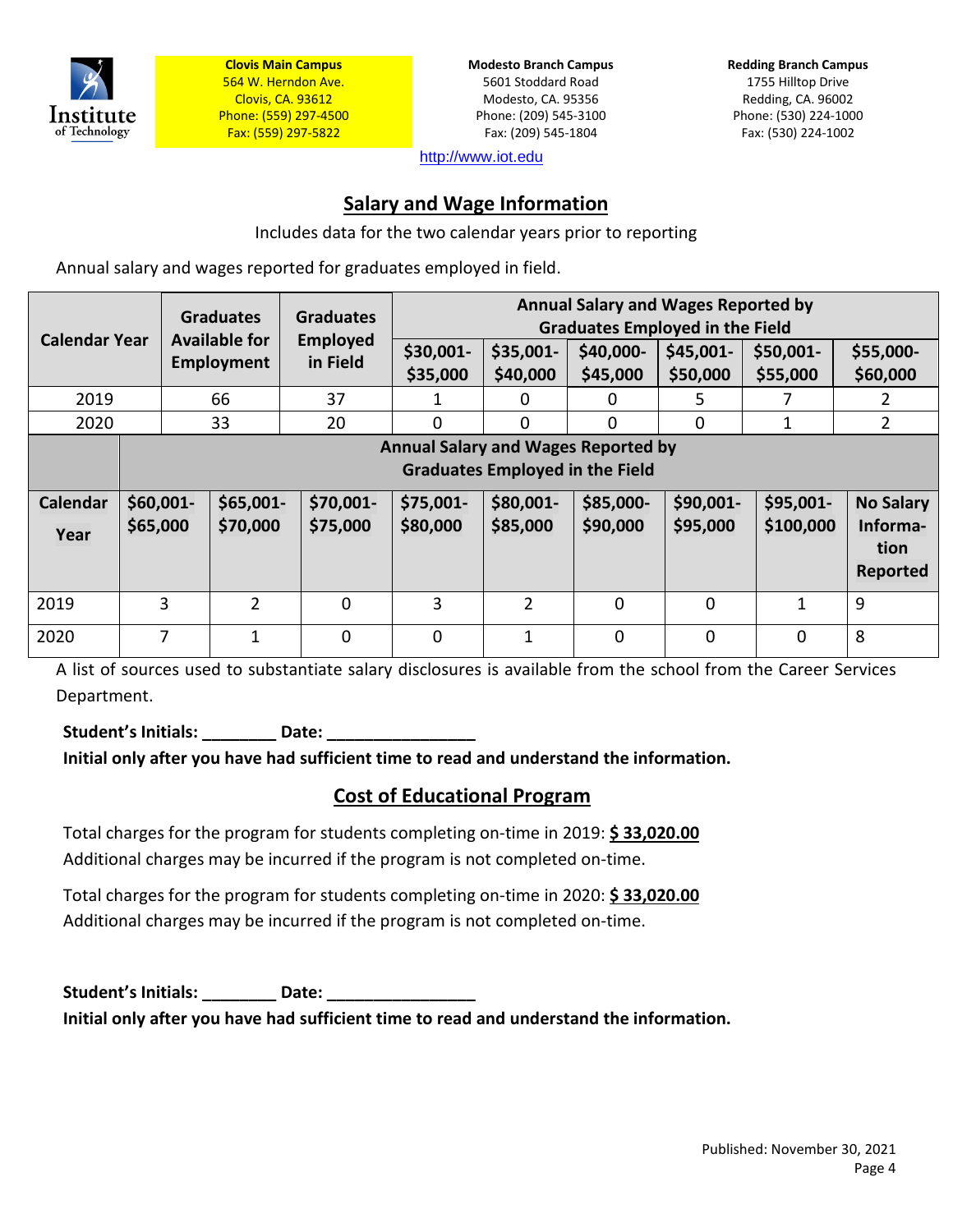

**Modesto Branch Campus** 5601 Stoddard Road Modesto, CA. 95356 Phone: (209) 545-3100 Fax: (209) 545-1804

[http://www.iot.edu](http://www.iot.edu/)

## **Federal Student Loan Debt**

| Calendar Year(s) | <b>Most recent</b><br>three-year cohort<br>default rate, as<br>reported by the<br><b>United State</b><br>Department of<br>Education $1$ | The percentage of<br>enrolled students in<br>2019/20 receiving<br>federal student loans<br>to pay for this<br>program. | The percentage of<br>graduates in 2019/20<br>who took out federal<br>student loans to pay for<br>this program. | The average<br>amount of<br>federal student<br>loan debt of<br>2019/20 of<br>graduates who<br>took out federal<br>student loans at<br>this institution. |
|------------------|-----------------------------------------------------------------------------------------------------------------------------------------|------------------------------------------------------------------------------------------------------------------------|----------------------------------------------------------------------------------------------------------------|---------------------------------------------------------------------------------------------------------------------------------------------------------|
| 2019             | 20.7%                                                                                                                                   | 92%                                                                                                                    | 92%                                                                                                            | \$20,875.80                                                                                                                                             |
| 2020             | 15.1%                                                                                                                                   | 92%                                                                                                                    | 91%                                                                                                            | \$22,590.33                                                                                                                                             |

<sup>1</sup>The percentage of students who defaulted on their federal student loans is called the Cohort Default Rate (CDR). It shows the percentage of this school's students who were more than 270 days (9 months) behind on their federal student loans within three years of when the first payment was due. This is the most recent CDR reported by the U.S. Department of Education.

#### Student's Initials: **Date:** Date:

#### **Initial only after you have had sufficient time to read and understand the information.**

This fact sheet is filed with the Bureau for Private Postsecondary Education. Regardless of any information you may have relating to completion rates, placement rates, starting salaries, or license exam passage rates, this fact sheet contains the information as calculated pursuant to state law.

Any questions a student may have regarding this fact sheet that have not been satisfactorily answered by the institution may be directed to the Bureau for Private Postsecondary Education at 1747 N. Market Blvd, Suite 225 Sacramento, CA 95834, [www.bppe.ca.gov,](http://www.bppe.ca.gov/) toll-free telephone number (888) 370-7589 or by fax (916) 263- 1897.

\_\_\_\_\_\_\_\_\_\_\_\_\_\_\_\_\_\_\_\_\_\_\_\_\_\_\_\_\_\_\_\_\_\_\_\_\_\_\_\_ \_\_\_\_\_\_\_\_\_\_\_\_\_\_\_\_\_\_\_\_\_\_\_\_\_\_\_\_\_\_\_\_\_\_\_

\_\_\_\_\_\_\_\_\_\_\_\_\_\_\_\_\_\_\_\_\_\_\_\_\_\_\_\_\_\_\_\_\_\_\_\_\_\_\_\_ \_\_\_\_\_\_\_\_\_\_\_\_\_\_\_\_\_\_\_\_\_\_\_\_\_\_\_\_\_\_\_\_\_\_\_

Student Name - Print

\_\_\_\_\_\_\_\_\_\_\_\_\_\_\_\_\_\_\_\_\_\_\_\_\_\_\_\_\_\_\_\_\_\_\_\_\_\_\_\_\_

Student Signature Date Date

School Official Date Date Date Date Date Date Date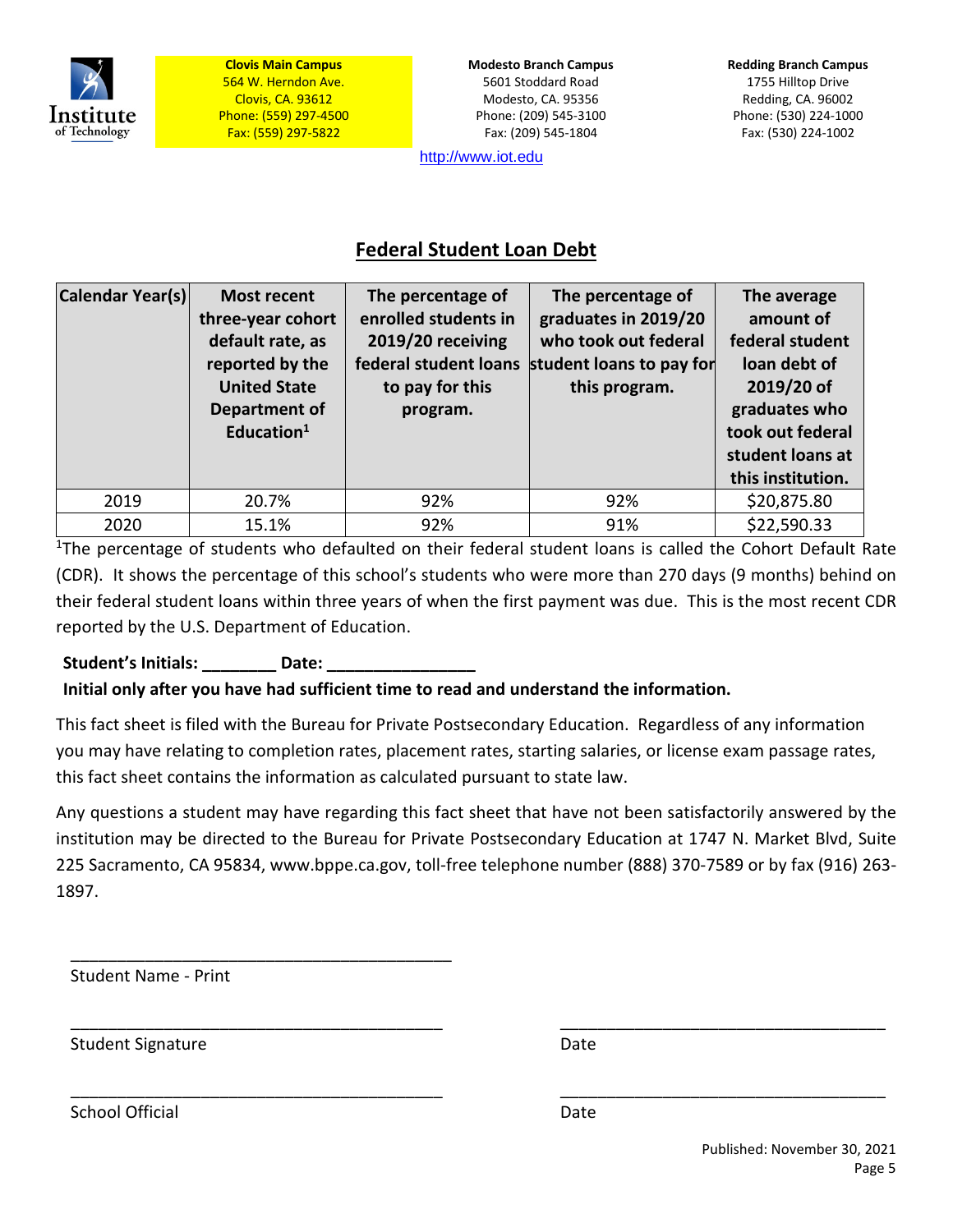

**Modesto Branch Campus** 5601 Stoddard Road Modesto, CA. 95356 Phone: (209) 545-3100 Fax: (209) 545-1804

**Redding Branch Campus** 1755 Hilltop Drive Redding, CA. 96002 Phone: (530) 224-1000 Fax: (530) 224-1002

[http://www.iot.edu](http://www.iot.edu/)

# **Definitions**

- "Number of Students Who Began the Program" means the number of students who began a program who were scheduled to complete the program within 100% of the published program length within the reporting calendar year and excludes all students who cancelled during the cancellation period.
- "Students Available for Graduation" is the number of students who began the program minus the number of students who have died, been incarcerated, or been called to active military duty.
- "Number of On-time Graduates" is the number of students who completed the program within 100% of the published program length within the reporting calendar year.
- "On-time Completion Rate" is the number of on-time graduates divided by the number of students available for graduation.
- "150% Graduates" is the number of students who completed the program within 150% of the program length (includes on-time graduates).
- "150% Completion Rate" is the number of students who completed the program in the reported calendar year within 150% of the published program length, including on-time graduates, divided by the number of students available for graduation.
- "Graduates Available for Employment" means the number of graduates minus the number of graduates unavailable for employment.
- "Graduates Unavailable for Employment" means the graduates who, after graduation, die, become incarcerated, are called to active military duty, are international students that leave the United States or do not have a visa allowing employment in the United States, or are continuing their education in an accredited or bureau-approved postsecondary institution.
- "Graduates Employed in the Field" means graduates who beginning within six months after a student completes the applicable educational program are gainfully employed, whose employment has been reported, and for whom the institution has documented verification of employment. For occupations for which the state requires passing an examination, the six months period begins after the announcement of the examination results for the first examination available after a student completes an applicable educational program.
- "Placement Rate Employed in the Field" is calculated by dividing the number of graduates gainfully employed in the field by the number of graduates available for employment.
- "Number of Graduates Taking Exam" is the number of graduates who took the first available exam in the reported calendar year.
- "First Available Exam Date" is the date for the first available exam after a student completed a program.
- "Passage Rate" is calculated by dividing the number of graduates who passed the exam by the number of graduates who took the reported licensing exam.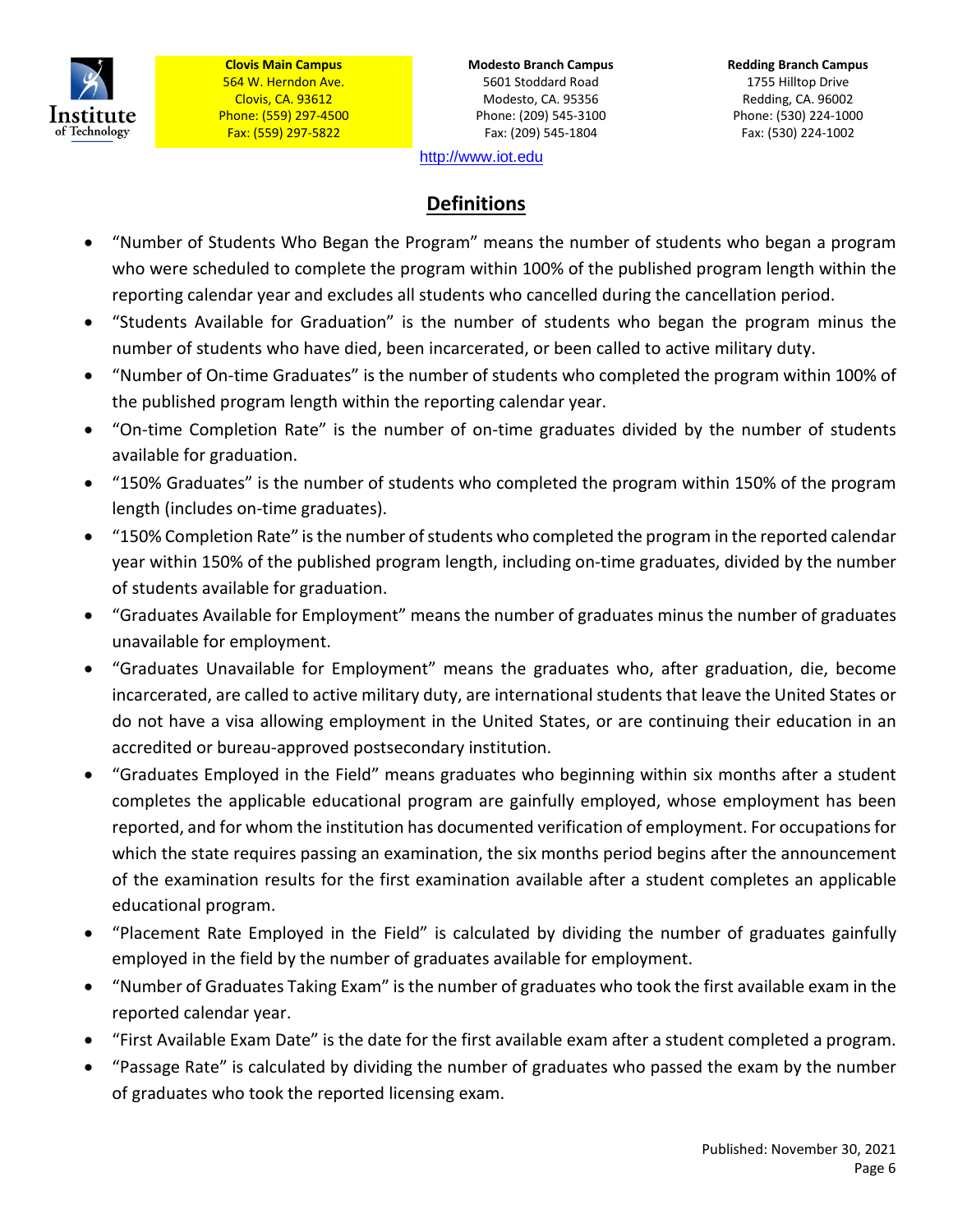

**Modesto Branch Campus** 5601 Stoddard Road Modesto, CA. 95356 Phone: (209) 545-3100 Fax: (209) 545-1804

**Redding Branch Campus** 1755 Hilltop Drive Redding, CA. 96002 Phone: (530) 224-1000 Fax: (530) 224-1002

[http://www.iot.edu](http://www.iot.edu/)

- "Number Who Passed First Available Exam" is the number of graduates who took and passed the first available licensing exam after completing the program.
- "Salary" is as reported by graduate or graduate's employer.
- "No Salary Information Reported" is the number of graduates for whom, after making reasonable attempts, the school was not able to obtain salary information.